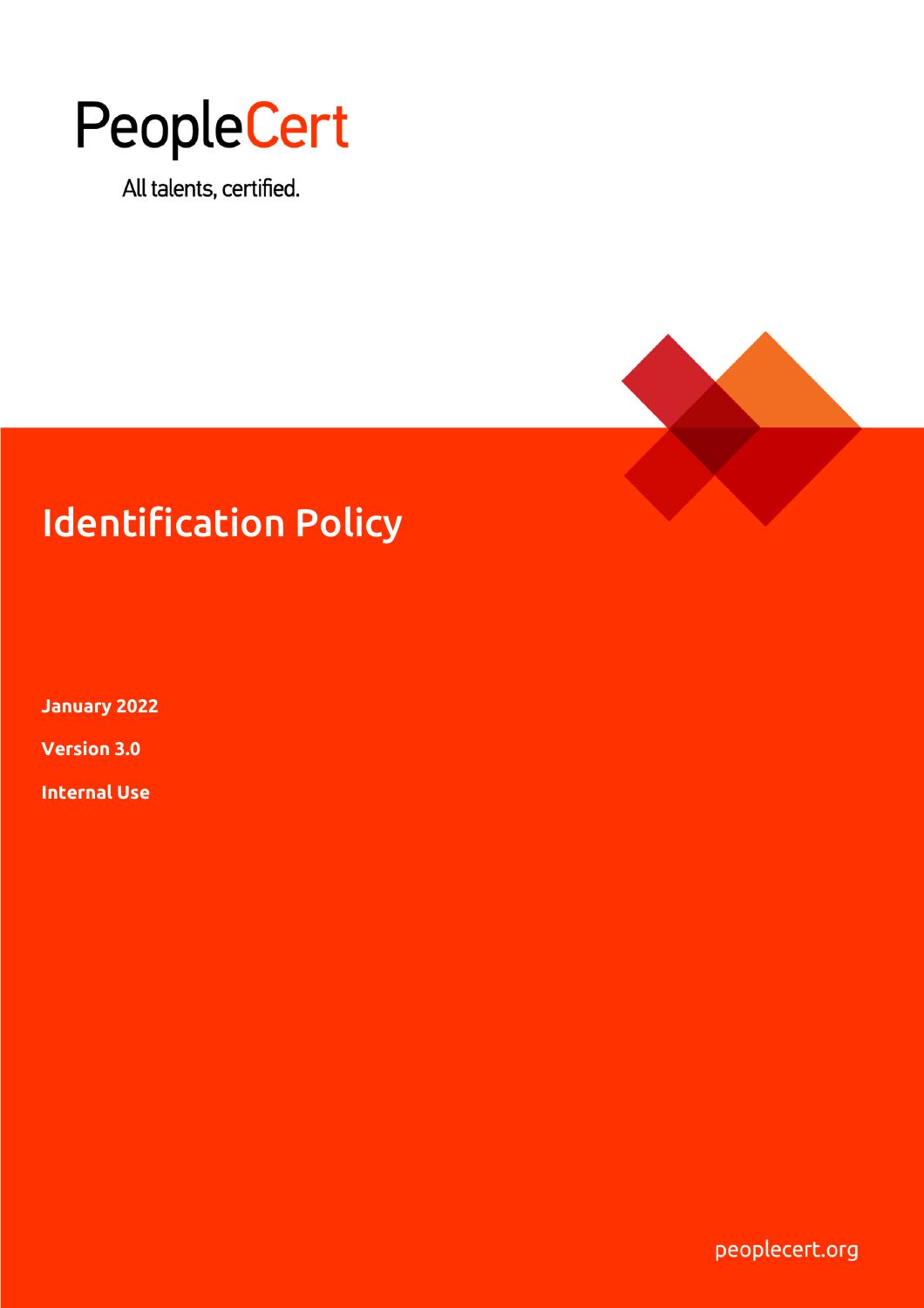#### TABLE OF CONTENTS

| 5.          |                                                                     |  |  |  |
|-------------|---------------------------------------------------------------------|--|--|--|
|             |                                                                     |  |  |  |
| 4           | USING AN ID DOCUMENT NOT WRITTEN IN ENGLISH-LANGUAGE LETTERS (LATIN |  |  |  |
| 3           |                                                                     |  |  |  |
| $2^{\circ}$ |                                                                     |  |  |  |
| $\mathbf 1$ |                                                                     |  |  |  |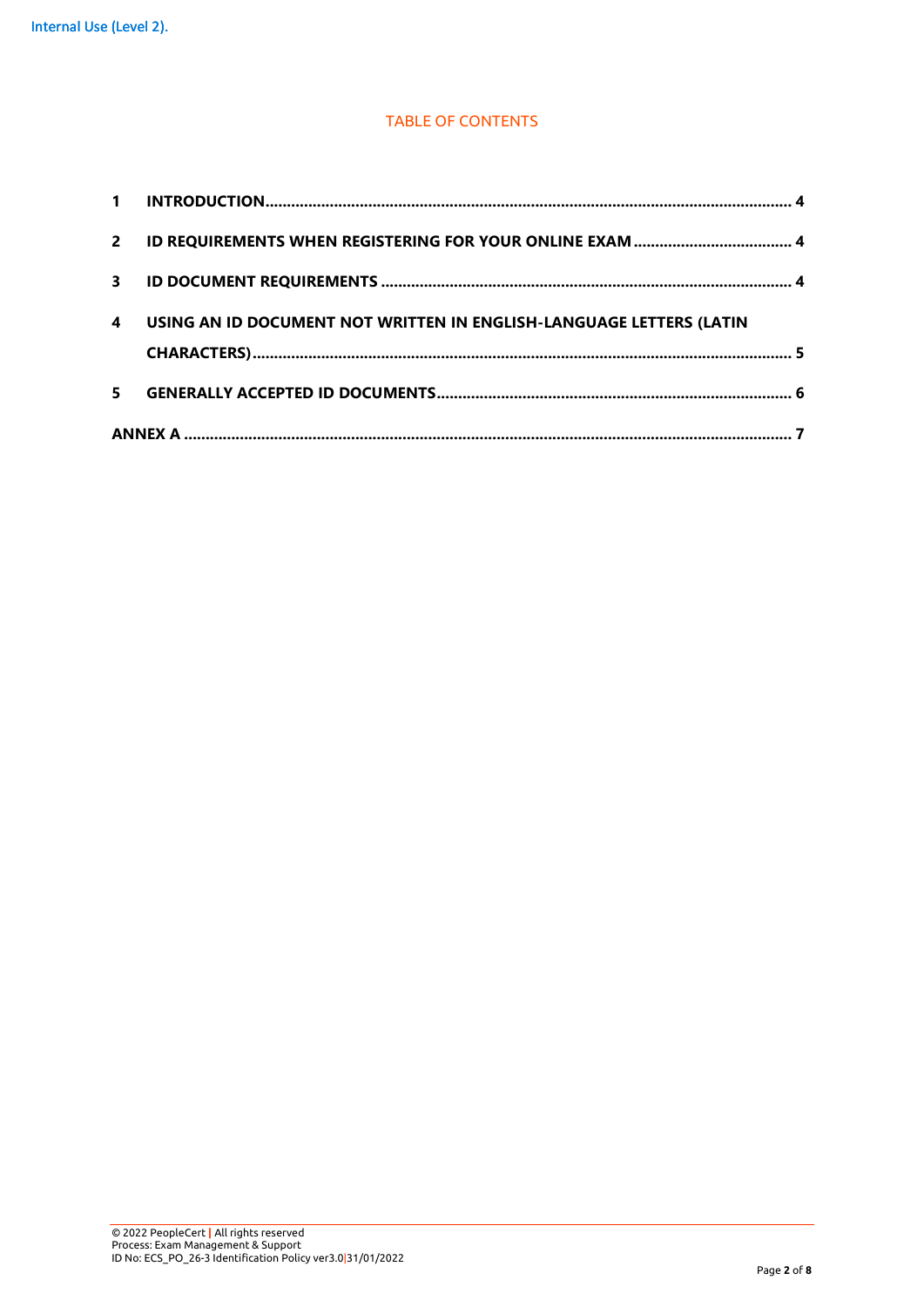| <b>Document Revision History</b> |             |                               |  |  |  |
|----------------------------------|-------------|-------------------------------|--|--|--|
| <b>Version</b>                   | <b>Date</b> | <b>Description of Change</b>  |  |  |  |
| 3.0                              | 31/01/2022  | Annex A was updated           |  |  |  |
| 2.0                              | 26/11/2021  | Note was added in paragraph 4 |  |  |  |
| 1.0                              | 20/04/2021  | Initial version               |  |  |  |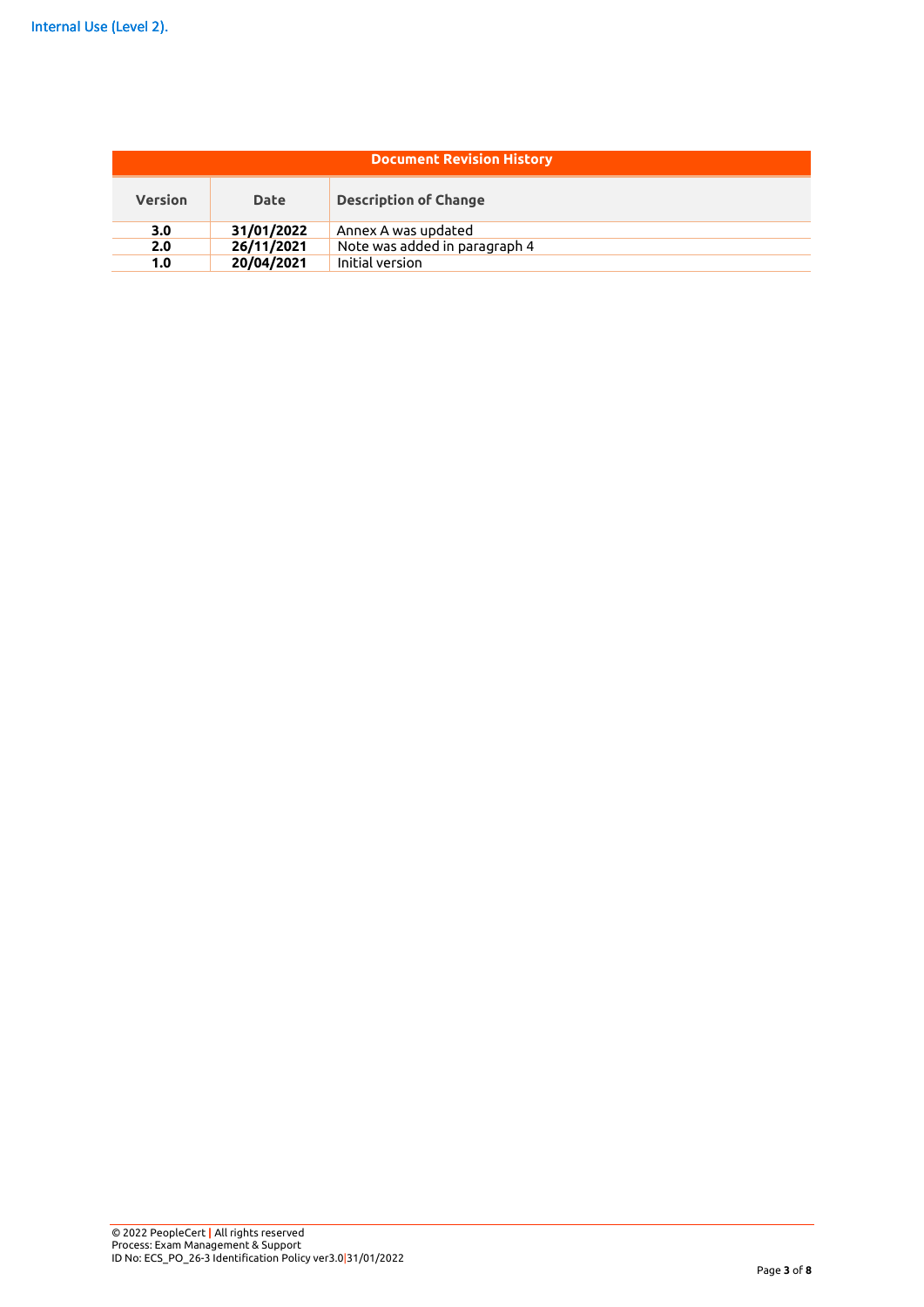# **1 Introduction**

This policy is aimed at candidates who are preparing to take or are registered to take an online exam with live invigilation. It sets out the identification (ID) requirements you are required to meet to take an online exam with live invigilation.

## **2 ID Requirements When Registering for Your Online Exam**

When you register for your online exam, you are required to provide ID information.

You must ensure that the First/Middle Name(s) and Last Name you use to register for your online exam exactly matches the ID document that you will present on the day of your online exam.

When you complete your online exam registration you must complete the First/Middle Name(s) and Last Name fields in English-language letters (Latin Characters) – **this is a mandatory requirement**. You are also able to add your First/Middle Name(s) and Last Name in your native language as well.

In addition, on the day of your exam as part of the exam onboarding process, you will need to upload photographic evidence of the ID you used to register for your exam.

#### **3 ID Document Requirements**

You are responsible for ensuring the ID used to register and take your online exam is **valid and acceptable**. On the day of your exam if you do not present valid and acceptable ID, or the First/Middle Name(s) and Last Name of your ID does not **exactly** match the name you used to register for your exam, you will not be allowed to test and will not be entitled to a refund. You will, however, be able to re-book your exam following the standard exam booking process. If you re-book, you must ensure the ID you are using to register and take your online exam is valid and acceptable.

Your ID document must:

- Be current and valid ID documents containing dates that have expired are not allowed
- Be an original, not a photocopy
- Include a recognisable photo of you
- Match the information you gave when you booked your online exam
- Be a government-issued national/state/province identity card that is recognized by the country in which you are a citizen or permanent resident
- Contain your BirthDate/Year

#### Please note that electronic IDs **will not be accepted**.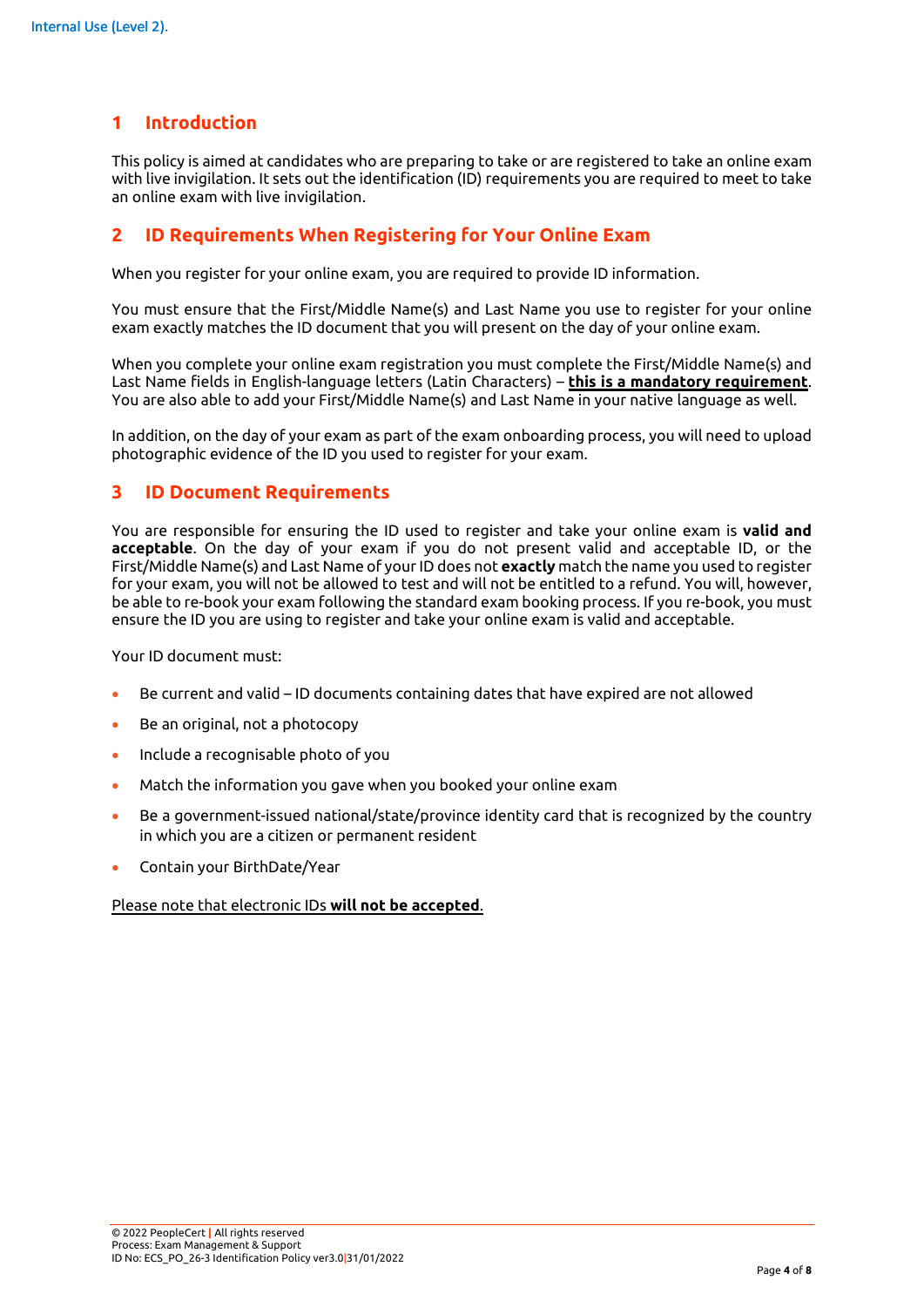# **4 Using an ID document NOT Written in English-language Letters (Latin Characters)**

Please note: ID documents NOT Written in English-language Letters (Latin Characters) will **only** be accepted in the languages where we offer a Proctor language preference.

If the ID document you are using to register for your online exam is an acceptable ID document but NOT written in English-language letters (Latin Characters), then as part of registering and booking your exam you must **pick the correct Proctor language to match your own native language** (When available<sup>[1](#page-4-0)</sup>). For example, if your native language is Chinese and you are using an ID document that is NOT written in English-language letters (Latin Characters) but instead, is written in Chinese characters, then you must select your 'Proctor's language' preference to Chinese as shown in the example below (Available for certain modules only<sup>[2](#page-4-1)</sup>). When booking your exam if the 'Proctor's language' or your language is not available as an option, you must:

• Send not less than 48 hours before your exam an image of your ID document for validation to [customerservice@peoplecert.org](mailto:customerservice@peoplecert.org) and we will validate your ID document in accordance with our internal protocols.

|                                                                                             | WOULD YOU LIKE TO PICK YOUR EXAM SLOT NOW? NOTNOW<br>(UTC+08:00) Beijing, Chongqing, Hong Kong, Urumqi V<br>Presenting time slots in |  |  |  |                                                                                             |
|---------------------------------------------------------------------------------------------|--------------------------------------------------------------------------------------------------------------------------------------|--|--|--|---------------------------------------------------------------------------------------------|
| A Make sure that the correct timezone for your exam location is selected on the above menu. |                                                                                                                                      |  |  |  |                                                                                             |
| SET LANGUAGE PREFERENCES<br>Choose your native language<br>Chinese $\vee$                   |                                                                                                                                      |  |  |  |                                                                                             |
|                                                                                             |                                                                                                                                      |  |  |  | English<br>Spanish<br><b>Chinese</b><br>Proctor's Language<br>Italian<br>French<br>Japanese |
| ←<br>Tue 20 Apr                                                                             | $\rightarrow$<br>Wed 21 Apr<br>Thu 22 Apr<br>Fri 23 Apr<br>Sat 24 Apr<br>Sun 25 Apr<br>Mon 26 Apr                                    |  |  |  |                                                                                             |
| Selected Date:<br>Wednesday, 21 April 2021                                                  |                                                                                                                                      |  |  |  |                                                                                             |
| $00:00 - 07:59$<br>$08:00 - 15:59$<br>$16:00 - 23:59$                                       |                                                                                                                                      |  |  |  |                                                                                             |
| Your exam will start at:                                                                    |                                                                                                                                      |  |  |  |                                                                                             |
|                                                                                             | 09:00<br>09:10<br>09:20<br>09:30<br>09:40<br>09:50                                                                                   |  |  |  |                                                                                             |
|                                                                                             | 10:00<br>10:10<br>10:20<br>10:30<br>10:40<br>10:50                                                                                   |  |  |  |                                                                                             |

<span id="page-4-0"></span><sup>1</sup> *Proctor languages are available for a limited range of languages as shown in language options of the exam booking system.*

<span id="page-4-1"></span><sup>2</sup> *When booking your exam and selecting your Proctor language preference this is available for certain exam modules only as shown in the options of exam booking system.*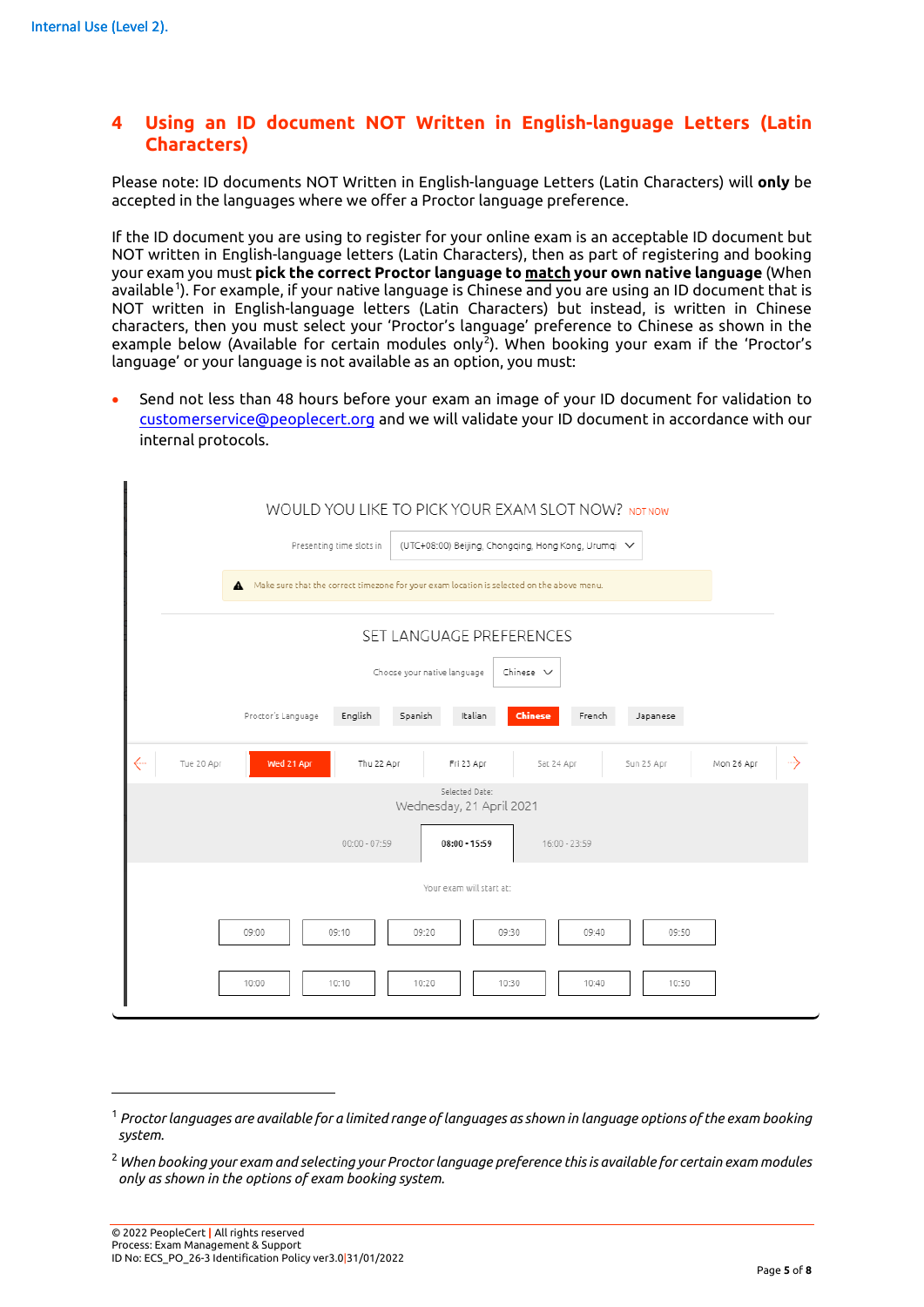If the ID document you are using to register for your online exam is an acceptable ID document but NOT written in English-language letters (Latin Characters), on the day of your exam your online Proctor will check and validate that the:

- ID document you are presenting is valid, acceptable and matches the ID details that you registered with
- First/Middle Name(s) and Last Name that you registered with in English-language letters (Latin Characters) is an accurate translation of your native language ID document. The details must be an exact match. If you use a 'preferred name' (e.g., a name you prefer to be known by) to register for your exam that does not exactly match the ID details you registered with, **this will not be accepted.**

# **5 Generally Accepted ID Documents**

The following ID Documents are generally acceptable in most countries providing they meet the requirements set out above. However, not all of these ID documents are accepted in all countries. Please ensure you review **Annex A** for **certain country specific** ID documents that are accepted.

- Passport
- National ID Card
- State or Province ID Card
- Government issued Driving License
- Military ID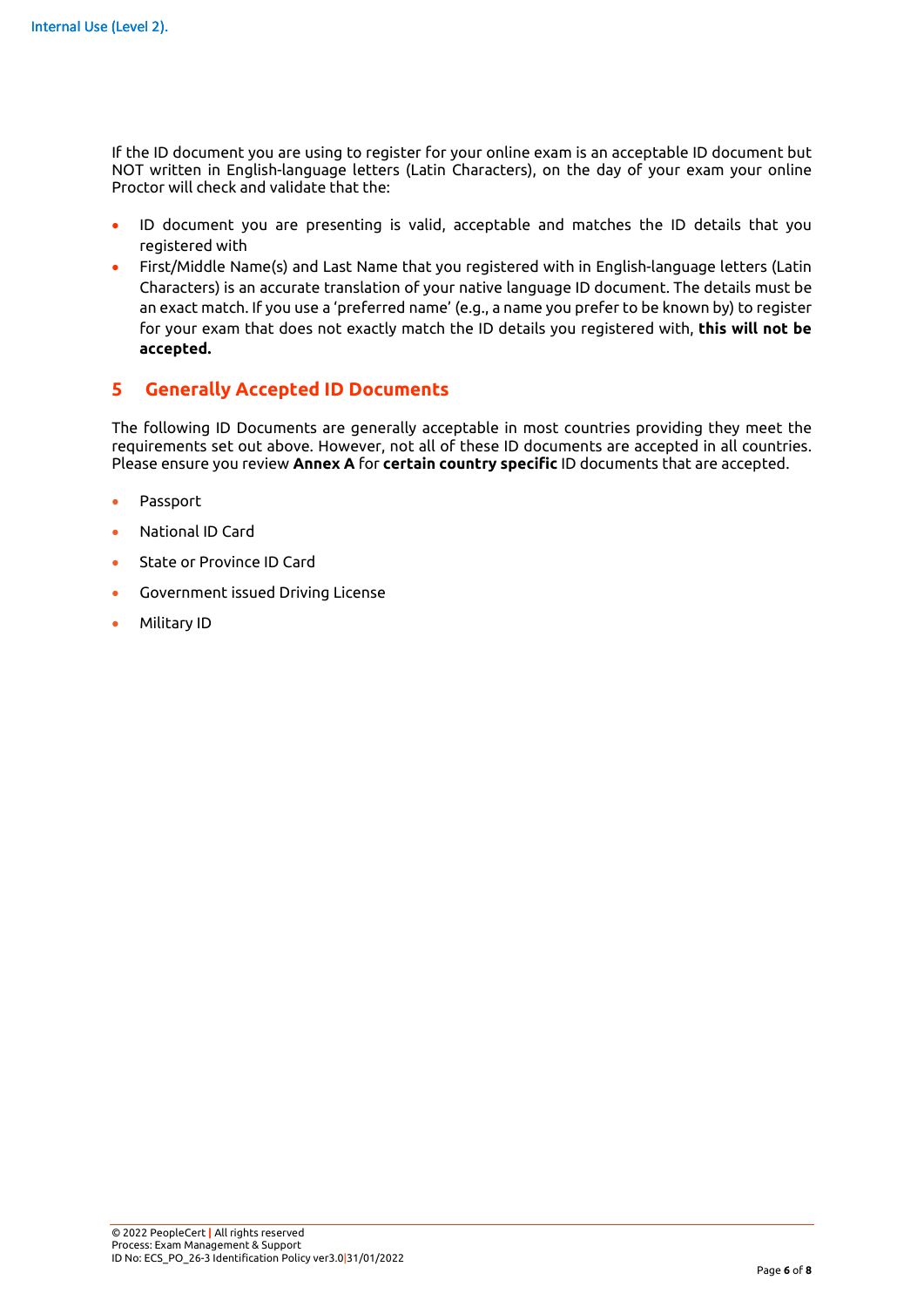# **6 Annex A**

This section sets out country specific acceptable ID documents.

### **Japan – Acceptable ID Documents**

| <b>Document Type</b>                      | <b>Issued By</b>                       |  |
|-------------------------------------------|----------------------------------------|--|
| Passport                                  | Japanese Government                    |  |
| My Number Card                            | Japanese Government                    |  |
| Resident Registration card - "Jyuki" card | Local Government                       |  |
| Driver's License                          | Public Safety Commission of Prefecture |  |
| Employee ID with face photo $3$ and:      | Company (Employer)                     |  |
| Health Insurance Card <sup>3</sup>        | Japanese Government                    |  |
| NOTE: Both ID documents must be presented |                                        |  |

## **China – Acceptable ID Documents**

| <b>Residents Type</b>                                       | <b>Document Type</b>                                                | <b>Issued By</b> |
|-------------------------------------------------------------|---------------------------------------------------------------------|------------------|
| Chinese nationals from<br>mainland China                    | 2 <sup>nd</sup> Generation National ID Card                         | Government       |
|                                                             | Passport                                                            | Government       |
|                                                             | Exit-Entry Permit for Travelling to<br>and from Hong Kong and Macau | Government       |
| <b>Chinese nationals from</b><br><b>Hong Kong and Macao</b> | HONG KONG Permanent Identity<br>Card                                | Government       |
|                                                             | Passport                                                            | Government       |
|                                                             | Mainland Travel Permit for Hong<br>Kong and Macau Residents         | Government       |
|                                                             | Residence Permit for Hong Kong<br>and Macao Residents               | Government       |
| <b>Chinese candidates from</b><br>Taiwan                    | Mainland<br>Travel<br>Permit<br>for<br><b>Taiwan Residents</b>      | Government       |
|                                                             | Residence Permit for Taiwan<br>Residents                            | Government       |

<span id="page-6-0"></span><sup>3</sup> *ID type will only be accepted for PeopleCert Business & IT (B&IT) exams. This ID type will not be accepted for LanguageCert exams.*